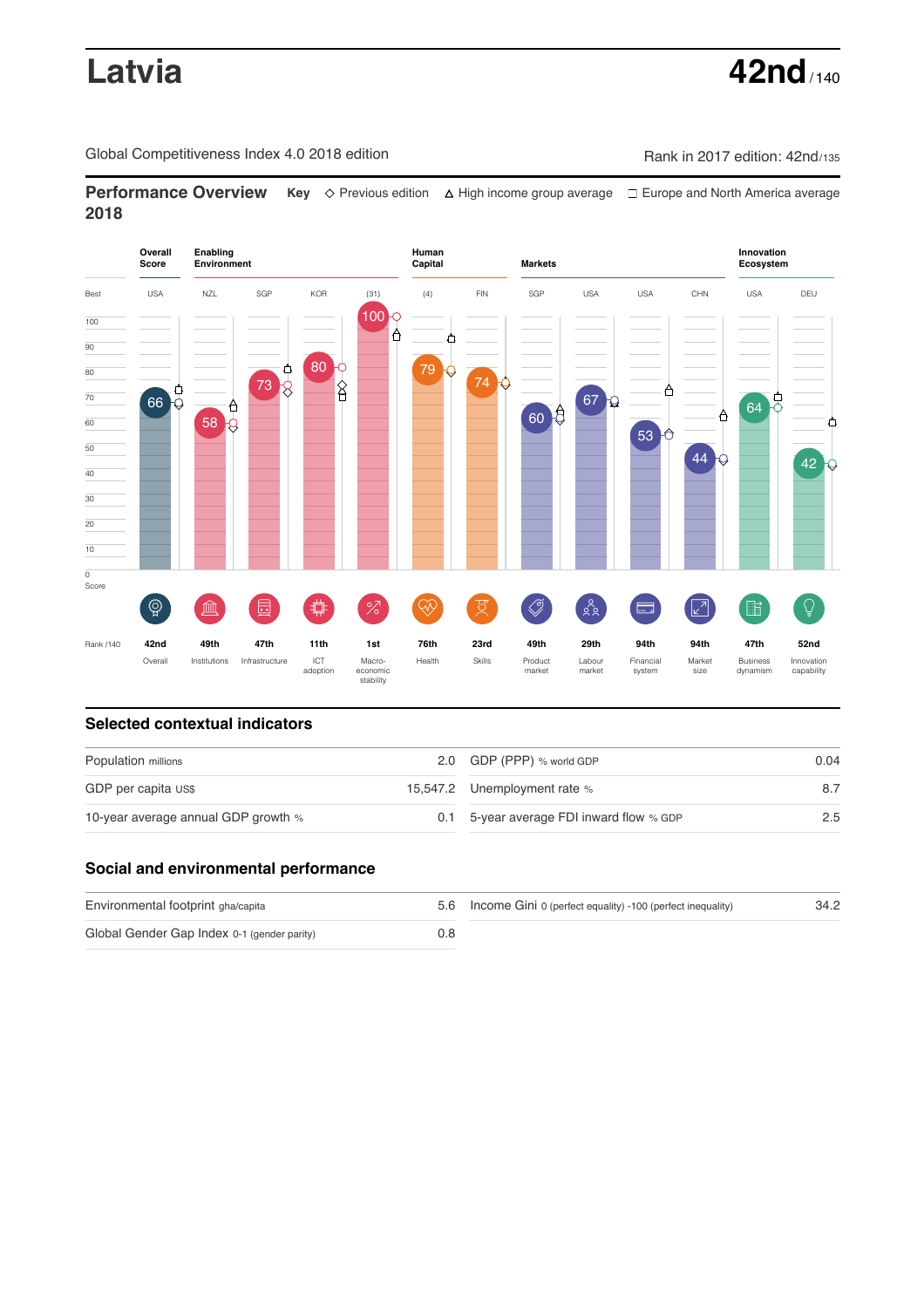## **Latvia 42nd**/140

| <b>Index Component</b>                                                   | Value          | Score *                  | Rank/140     | <b>Best Performer</b>       |
|--------------------------------------------------------------------------|----------------|--------------------------|--------------|-----------------------------|
| 寙<br>Pillar 1: Institutions 0-100 (best)                                 |                | 57.9 ↑                   | 49           | <b>New Zealand</b>          |
| 1.01 Organized crime 1-7 (best)                                          | 5.3            | $71.5 \; \downarrow$     | 42           | Finland                     |
| 1.02 Homicide rate /100,000 pop.                                         | 3.4            | $90.3 =$                 | 78           | Multiple (9)                |
| 1.03 Terrorism incidence 0 (very high) -100 (no incidence)               | 100.0          | 100.0 $\downarrow$       | 41           | Multiple (24)               |
| 1.04 Reliability of police services 1-7 (best)                           | 4.5            | 58.8 $\uparrow$          | 67           | Finland                     |
| 1.05 Social capital 0-100 (high)                                         | 46.7           | 46.7 ↓                   | 99           | Australia                   |
| 1.06 Budget transparency 0-100 (best)                                    | 50.0           | $50.0 =$                 | 77           | Multiple (2)                |
| 1.07 Judicial independence 1-7 (best)                                    | 3.7            | 44.9 ↑                   | 75           | Finland                     |
| 1.08 Efficiency of legal framework in challenging regulations 1-7 (best) | 2.8            | 30.8 $\uparrow$          | 99           | Finland                     |
| 1.09 Freedom of the press 0-100 (worst)                                  | 19.6           | 80.4 $\sqrt{ }$          | 22           | Norway                      |
| 1.10 Burden of government regulation 1-7 (best)                          | 3.3            | 37.7 ↑                   | 81           | Singapore                   |
| 1.11 Efficiency of legal framework in settling disputes 1-7 (best)       | 2.9            | 32.0 $\uparrow$          | 109          | Singapore                   |
| 1.12 E-Participation Index 0-1 (best)                                    | 0.69           | 68.5 ↑                   | 72           | Multiple (3)                |
| 1.13 Future orientation of government 1-7 (best)                         | 3.1            | 34.7 ↑                   | 111          | Singapore                   |
| 1.14 Incidence of corruption 0-100 (best)                                | 58.0           | 58.0 ↑                   | 37           | New Zealand                 |
| 1.15 Property rights 1-7 (best)                                          | 4.4            | 57.1 $\uparrow$          | 66           | Finland                     |
| 1.16 Intellectual property protection 1-7 (best)                         | 4.4            | 56.9 ↑                   | 55           | Finland                     |
| 1.17 Quality of land administration 0-30 (best)                          | 22.0           | $73.3 =$                 | 36           | Singapore                   |
| 1.18 Strength of auditing and reporting standards 1-7 (best)             | 4.7            | 62.5 $\uparrow$          | 60           | Finland                     |
| 1.19 Conflict of interest regulation 0-10 (best)                         | 6.0            | $60.0 =$                 | 54           | Multiple (2)                |
| 1.20 Shareholder governance 0-10 (best)                                  | 6.7            | $67.0 =$                 | 32           | Kazakhstan                  |
|                                                                          |                |                          |              |                             |
| 曼<br>Pillar 2: Infrastructure 0-100 (best)                               |                | 73.1 ↑                   | 47           | Singapore                   |
| 2.01 Road connectivity index 0-100 (best)                                | 81.6           | $81.6 =$                 | 25           | <b>United States</b>        |
| 2.02 Quality of roads 1-7 (best)                                         | 3.5            | 40.8 ↑                   | 92           | Singapore                   |
| 2.03 Railroad density km of roads/square km                              | 28.8           | $72.1 =$                 | 28           | Multiple (20)               |
| 2.04 Efficiency of train services 1-7 (best)                             | 4.5            | 57.8 ↑                   | 28           | Switzerland                 |
| 2.05 Airport connectivity score                                          | 20,522.6       | 40.1 ↑                   | 82           | Multiple (8)                |
| 2.06 Efficiency of air transport services 1-7 (best)                     | 5.5            | 75.0 ↑                   | 23           | Singapore                   |
| 2.07 Liner Shipping Connectivity Index 0-157.1 (best)                    | 7.6            | $7.6\downarrow$          | 96           | Multiple (4)                |
| 2.08 Efficiency of seaport services 1-7 (best)                           | 4.8            | 63.8 ↑                   | 31           | Singapore                   |
| 2.09 Electrification rate % pop.                                         | 100.0          | $100.0 =$                | $\mathbf{1}$ | Multiple (66)               |
| 2.10 Electric power transmission and distribution losses % output        | 6.1            | 97.8 ↑                   | 31           | Multiple (9)                |
| 2.11 Exposure to unsafe drinking water % pop.                            | 8.0            | $93.9 =$                 | 51           | Multiple (23)               |
| 2.12 Reliability of water supply 1-7 (best)                              | 5.4            | 73.8 ↑                   | 51           | Switzerland                 |
| ₽<br>Pillar 3: ICT adoption 0-100 (best)                                 |                | $80.4 \text{ } \uparrow$ | 11           | Korea, Rep.                 |
| 3.01 Mobile-cellular telephone subscriptions /100 pop.                   | 126.4          | $100.0 =$                | 48           | Multiple (68)               |
| 3.02 Mobile-broadband subscriptions /100 pop.                            | 117.9          | n/a                      | 13           | <b>United Arab Emirates</b> |
| 3.03 Fixed-broadband Internet subscriptions /100 pop.                    | 27.0           | 53.9 ↑                   | 35           | Switzerland                 |
| 3.04 Fibre Internet subscriptions /100 pop.                              | 16.5           | n/a                      | 9            | Korea, Rep.                 |
| 3.05 Internet users % pop.                                               | 79.8           | 79.8 ↑                   | 29           | Iceland                     |
| <sup>%</sup> Pillar 4: Macroeconomic stability 0-100 (best)              | $\overline{a}$ | 100.0 个                  | 1            | Multiple (31)               |
| 4.01 Inflation annual % change                                           | 1.5            | 100.0 $\uparrow$         | 1            | Multiple (74)               |
| 4.02 Debt dynamics 0-100 (best)                                          | 100.0          | $100.0 =$                | 1            | Multiple (36)               |
|                                                                          |                |                          |              |                             |
| Qÿ<br>Pillar 5: Health 0-100 (best)                                      |                | 78.8 ↑                   | 76           | Multiple (4)                |
| 5.01 Healthy life expectancy years                                       | 65.2           | 78.8 ↑                   | 75           | Multiple (4)                |
| 성<br>Pillar 6: Skills 0-100 (best)                                       |                | 74.5 ↑                   | 23           | <b>Finland</b>              |
| 6.01 Mean years of schooling Years                                       | 13.2           | $88.2 =$                 | 6            | Finland                     |
| 6.02 Extent of staff training 1-7 (best)                                 | 4.2            | 53.4 $\uparrow$          | 53           | Switzerland                 |
| 6.03 Quality of vocational training 1-7 (best)                           | 3.9            | 48.0 ↑                   | 82           | Switzerland                 |
| 6.04 Skillset of graduates 1-7 (best)                                    | 4.1            | $51.2$ ↑                 | 68           | Switzerland                 |
| 6.05 Digital skills among population 1-7 (best)                          | 4.7            | 62.0 $\uparrow$          | 41           | Sweden                      |
| 6.06 Ease of finding skilled employees 1-7 (best)                        | 3.8            | 47.0 ↑                   | 97           | <b>United States</b>        |
| 6.07 School life expectancy Years                                        | 15.8           | $87.5 =$                 | 40           | Multiple (9)                |
| 6.08 Critical thinking in teaching 1-7 (best)                            | 3.5            | 42.3 $\uparrow$          | 59           | <b>United States</b>        |
| 6.09 Pupil-to-teacher ratio in primary education Ratio                   | 11.1           | $97.2 =$                 | 15           | Multiple (6)                |